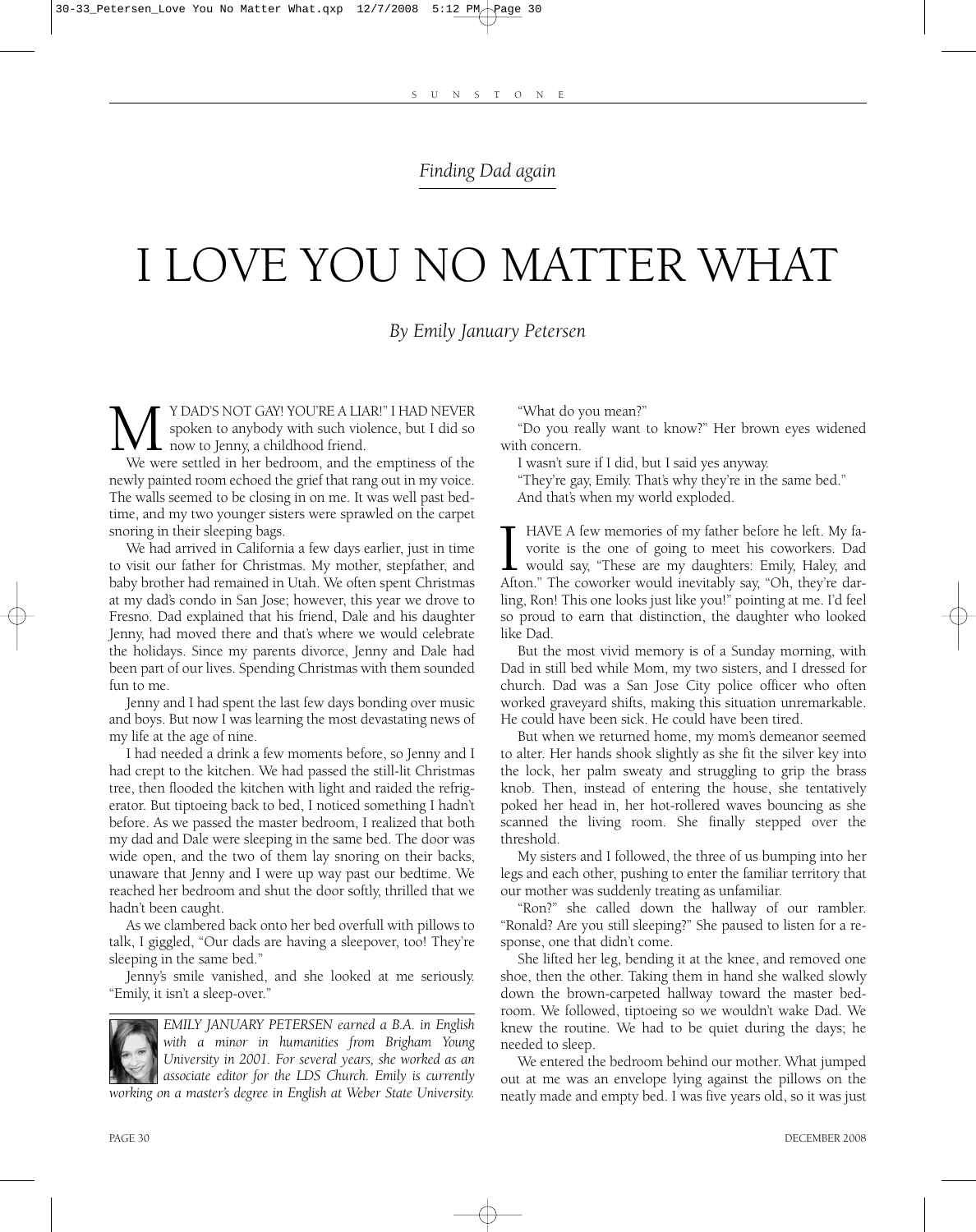

at my eye level. But Mom didn't see it because she was staring into the open closet. Half of it was vacant, a stray tie dangling from a wire hanger like an exclamation point. Mom gasped as she stared into this void, not too loudly, but loudly enough. We all looked at up her.

But when she turned around, she wore a tight smile, though her chin trembled slightly. "Let's find Daddy," she chirped. "He must be here somewhere."

She began calling his name, stumbling from room to room, finding the bathroom devoid of his toiletries and the linen closet emptier than it had been that morning. Her act worked on me. My dread subsided and I skipped gaily after her, calling for Dad and thinking that he had devised a new game of hide and seek, removing his possessions to show that he wasn't hiding there.

After five desperate minutes of calling his name, my mother turned on a *Strawberry Shortcake* video and filled our hands with crackers. We sisters grinned at each other; watching cartoons was way cooler than our usual routine of changing clothes and setting the table for dinner. But the change made me wary and the dread returned pooling in the bottom of my stomach.

Mom went to her bedroom and shut the door. Over the cheerful cartoon voices, I heard her talking in a hushed yet frantic voice on the telephone. Haley wanted to pick up the kitchen extension to see if Dad was on the other line, but I wouldn't let her. The dread filling my stomach convinced me that Dad wasn't on the line, that Dad wasn't coming home.

Grandma was probably the one comforting my mother right now, the envelope doubtless lying opened in my mother's lap.

WHILE I YELLED at Jenny for being a liar, her face deepened with concern. She must have realized what she'd driven me, quiet and shy Emily, to do. "Yes they are gay," she explained evenly. "My mom told me." deepened with concern. She must have realized what she'd driven me, quiet and shy Emily, to do.

Jenny then told the story her mom had told her: how our dads had met, fallen in love and decided to leave their wives and children for each other. The news filled me with a sickness because I suddenly knew it was true. My heart knew it so violently that it tried to beat right out of my chest. But I didn't want to accept it.

"No! No! NO!" I cried. "You're lying. You don't know what you're talking about!" Jenny relented. The tears pouring down my cheeks probably warned her against saying anything more.

"When you get home, you can ask your mom about it. Let's go to sleep now," she suggested. She turned out her bedroom light and we crawled into our sleeping bags.

Soon, Jenny's breathing became even and rhythmic, but I lay there with my eyes open, my heart still smarting. Everything Jenny had said made sense. I knew that Dad would never come back to Mom now, never come back to me. I had thought there was still hope. I had thought we would someday return to California to live with him again. Because he hadn't remarried the way my mom had, I imagined that he still pined for her, for his family. But all those illusions now lay shattered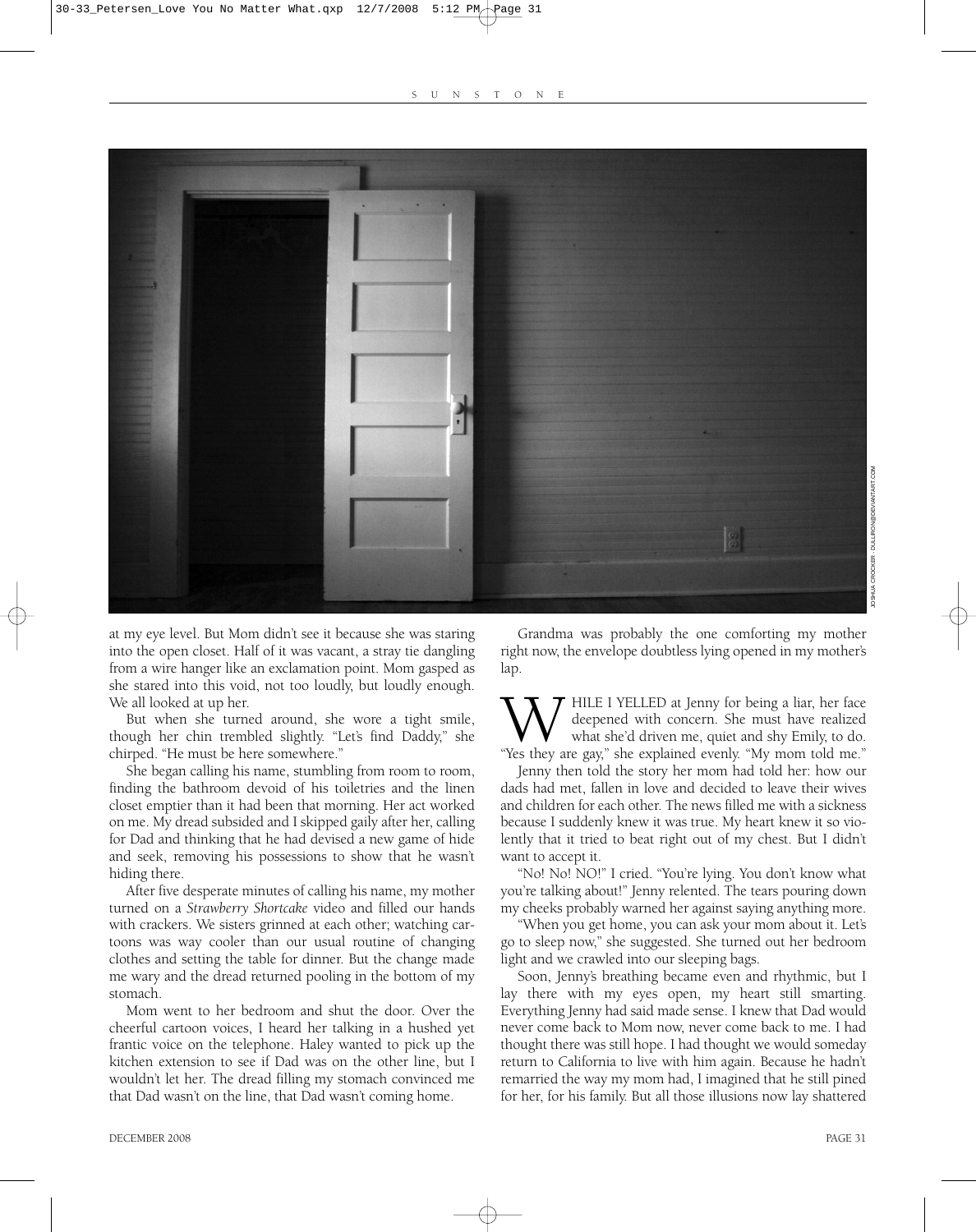

around me. I felt cold and empty.

Then I realized that Dad's gayness posed an enormous problem for me.

I remembered that I was a carbon copy of him. So far in my life, I'd noticed that I had inherited his picky, perfectionist personality. I liked to organize and keep things clean. He had always been fastidious in everything, his dress, manners, and housekeeping. Fear crept into my heart. Did my similarity to him mean that I would turn out gay, too?

My only knowledge of homosexual orientation was that it was a sin that people could go to hell for. Kids at school constantly teased one boy in our class because he enjoyed gymnastics and spent most of his time playing with girls. I did not want to be teased as he was. Being gay seemed so gross to me, so backward from everything I'd ever been taught. I began to sob because I suddenly felt that my father would be eternally damned. And me right along with him.

DEJECTED AND GUILT-RIDDEN, I returned home to Utah. Already a worrier in my young life, worrying over my parents' divorce, my mother's emotional welfare, my school work, my sisters, my new baby brother, I Utah. Already a worrier in my young life, worrying over my parents' divorce, my mother's emotional weladded to that list my father's eternal welfare and burning questions about how much of my father was in me. What would I become? It was something so horrible that I couldn't tell anybody, not even my mother. How could I talk to her about something so awful, so personal for us both?

I felt as if I were living at the foot of a smoking volcano with nowhere to run. But I had no choice but to try to live a normal life. So I resumed playing with my sisters, eating dinner with the family, loading the dishwasher, watching my favorite television show, practicing piano, doing homework, and just being. But each night I'd crawl into bed, turn out the light, and cry myself to sleep, my emotional pain seeming to physically rip through my body.

One night my sobbing became uncontrollable, so loud, in fact, that Mom came in to check on me. As she opened the door, I felt acutely embarrassed at having been caught, but I also felt a great sense of relief. I had wanted to tell my mother what I had learned and ask if it were true, but I hadn't dared. Maybe my crying had become loud on purpose. Maybe it was a cry for help.

As my mother stood in the doorway, the light from the hall surrounded her, as if she were an angel of mercy. She asked